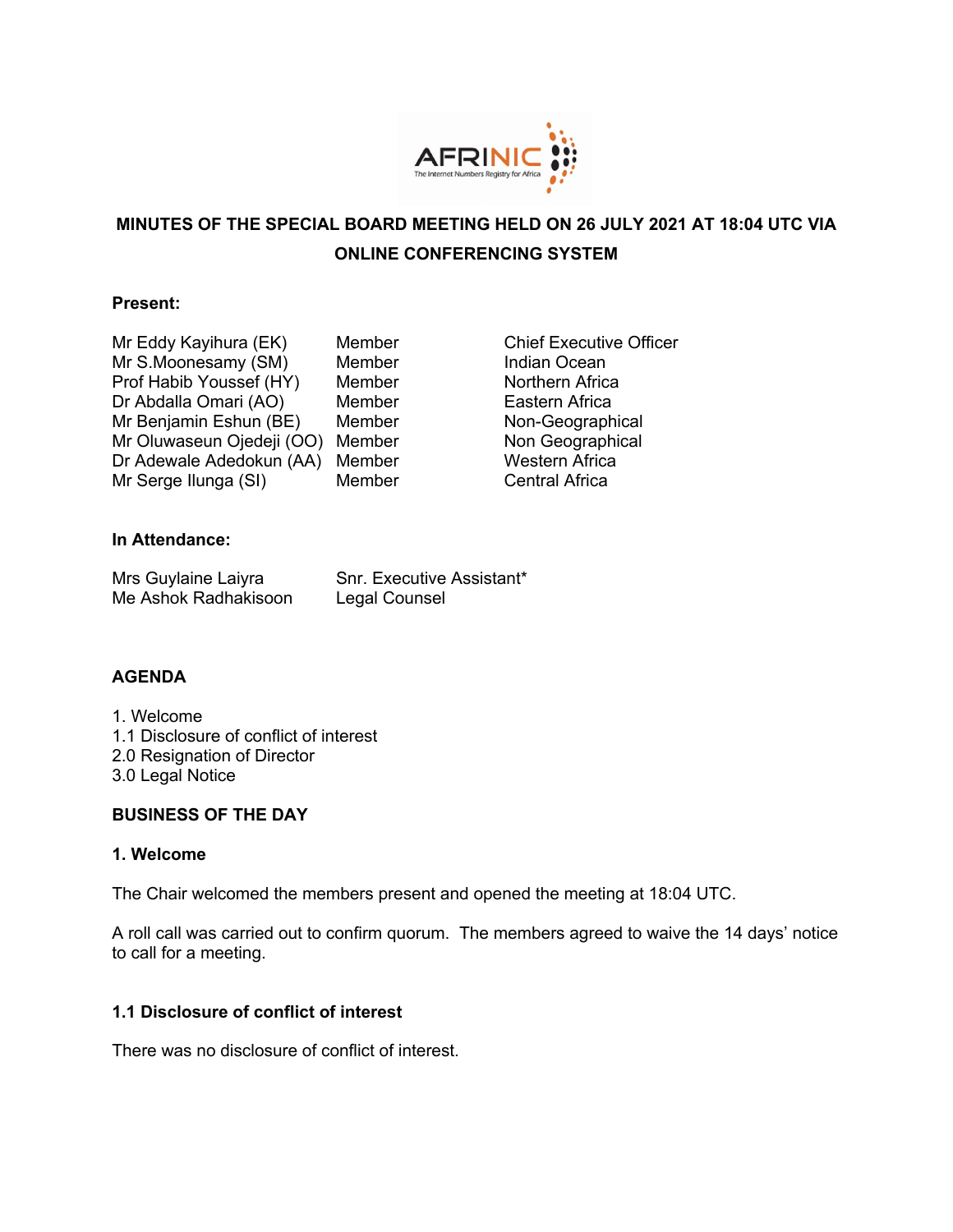#### **2.0 Resignation of Director**

The Board took note of the resignation letter of Mr Mark Elkins dated 25 July 2021 and accepted his resignation. The Chair informed that Mr Mark Elkins stated in his letter that he feels that he can no longer be a Board member / Director of AFRINIC and asked the Board to accept his resignation with immediate effect.

#### **Resolution 202107.624**

WHEREAS the Board has taken cognisance of the letter of resignation of Mr Mark Elkins as Board Member; RESOLVED to accept the said resignation and thank Mr Mark Elkins for his contribution to AFRINIC. Proposed HY. Seconded SI. Resolution passed unanimously

#### **Resolution 202107.625**

WHEREAS Mr Mark Elkins has resigned from his position as Director; WHEREAS the Board has accepted the resignation as per resolution 202107.624; RESOLVED to notify the Registrar of Companies of the resignation of Mr Mark Elkins and to update the Registers of Members and Directors ; Proposed SO. Seconded SI. Resolution passed unanimously.

**Action Item 202107.01:** The CEO to contact the Company Secretary to do needful with respect to the Registrar of Companies.

## **3.0 Legal Notice**

The Board took note of the Legal Notice that was received of even date from Cloud Innovation Ltd.

The Legal Counsel made a brief to the Board on the purport of the Legal Notice, including the alleged breaches that were claimed that AFRINIC made.

The Legal Counsel further explained that the legal notice prior to committal, is implying that an opportunity is being given to AFRINIC to mitigate the extremely serious and deliberate breaches. Cloud Innovation through it's Attorney has made a list of breaches that he said has been committed by AFRINIC as the company and its Directors acting together. The Legal notice further implies that if the company mitigates, this is the end of the matter otherwise the company will get the warning which is a fine or custody as may be exposed on AFRINIC once they go to Court.. This Legal Notice is being issued to AFRINIC and has not been served in Court yet. The list of alleged breaches that Cloud Innovation has brought, AFRINIC has to rebut and try to answer each one of them. A meeting was held with the Senior Legal Counsel and it is agreed that the content of the Legal Notice is of no ground, and if they are to go to Court then AFRINIC will reply to each breach which it is allegedly at fault namely being in bad faith, not respecting the notice served on AFRINIC, that AFRINIC has conspired to hurt Cloud Innovation and other breaches as reported in the Legal Notice. It is important to highlight as per Section 23 and 24 of the Legal notice, the Legal Team will reply to the said legal notice and will serve the response to the Attorney of Cloud Innovation.